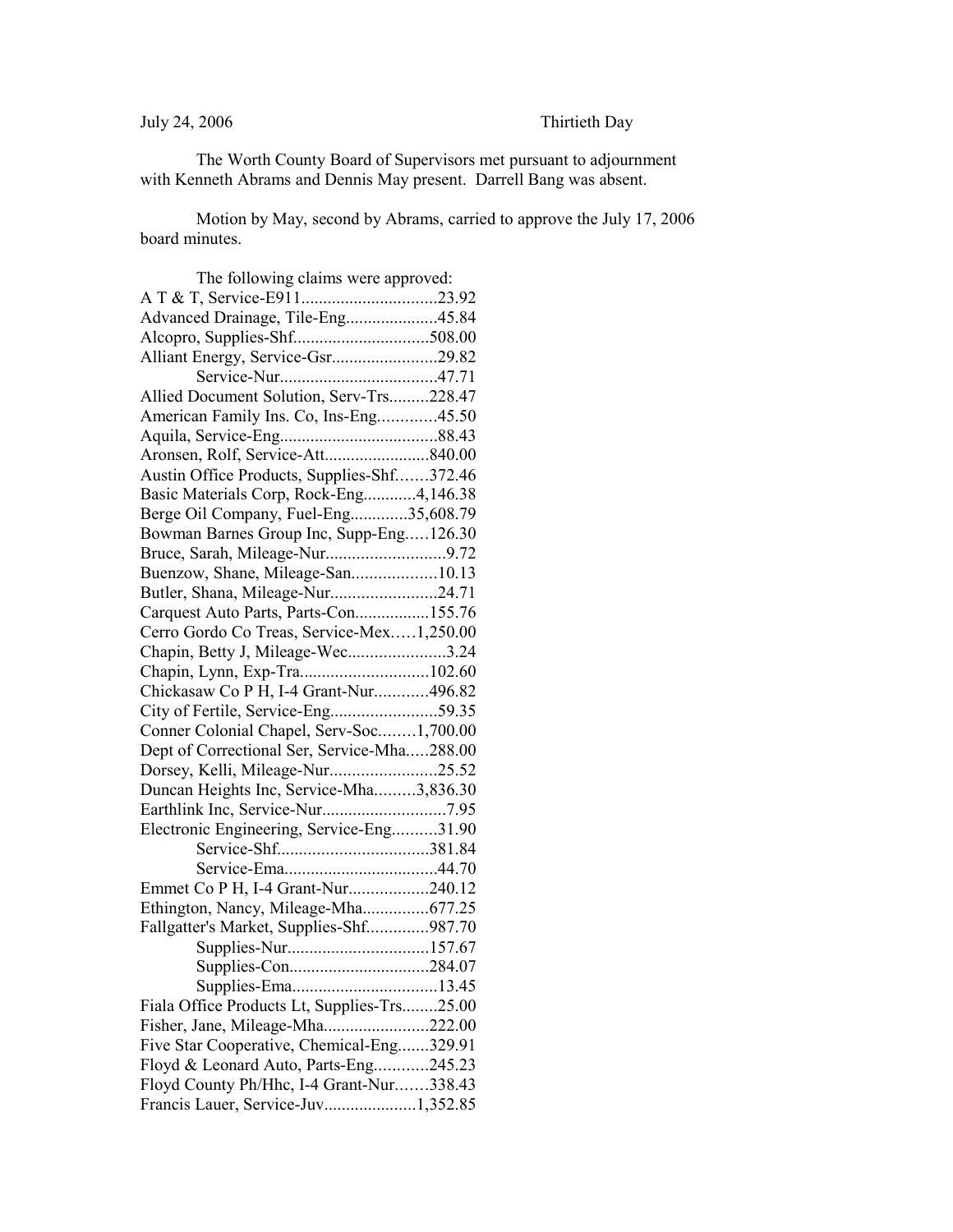| Greens Keepers Lawn Care, Ser-Con1,180.00 |  |
|-------------------------------------------|--|
| Greve Law Office, Copies-Att86.50         |  |
|                                           |  |
| Hartman, Lisa, Mileage-Nur10.94           |  |
| Healthworks, Service-Shf360.00            |  |
| Heartland Technology, Cap Outlay551.97    |  |
| Howard Co P H, I-4 Grant-Nur794.25        |  |
|                                           |  |
| Ios Office Solutions, Supplies-Asr53.05   |  |
| Iowa Department of Natur, Permit-Con25.00 |  |
| Iowa Dept of Human Serv, Serv-Mha1,539.64 |  |
|                                           |  |
| Service-Mha26,867.43                      |  |
| Service-Mha4,479.02                       |  |
|                                           |  |
| Johnson R.N., Teresa, Mileage-Nur109.55   |  |
|                                           |  |
|                                           |  |
|                                           |  |
| Kansas State Bank, Equipment-Eng18,164.83 |  |
| Kossuth Co P H, I-4 Grant-Nur509.23       |  |
| Larsen Plumbing, Service-Shf107.50        |  |
| Larsen's Food Pride, Supplies-Ema 14.10   |  |
| Lawson Products Inc, Safety-Eng159.97     |  |
| Lea Mobile Glass Inc, Service-Eng390.00   |  |
| Lexis-Nexis, Service-Att103.00            |  |
| Liberty Square, Service-Mha1,050.00       |  |
| Low's Standard, Fuel-Asr73.50             |  |
| Mainstay Systems Inc, Service-Shf1,095.00 |  |
| Manly Junction Signal, Notice-Eng24.00    |  |
| Marshall & Swift Inc, Service-Eng221.98   |  |
|                                           |  |
| Mas Modern Marketing, Materials-Shf122.32 |  |
| Mason City Business, Service-Shf58.52     |  |
|                                           |  |
| Mechem, Elsie L, Mileage-Mha91.90         |  |
| Mental Health Center, Service-Shf100.00   |  |
| Mentoring Partnership, Edu-Nur120.00      |  |
| Metal Culverts Inc, Culverts-Eng2,675.00  |  |
| Midwest Wireless, Service-Mha153.40       |  |
|                                           |  |
| Miner R N, Sandy, Mileage-Nur26.33        |  |
| Mireles, Jessie, Mileage-Mha176.25        |  |
| Mitchell Co Care, Service-Mha2,700.00     |  |
| Mitchell Co P H, I-4 Grant-Nur294.66      |  |
| Mitchell Co Sheriff, Service-Shf3,700.00  |  |
| Mitchell County Ema, Mileage-Ema317.81    |  |
| Napa Auto Parts, Parts-Eng58.58           |  |
| Next Generation Technolo, Serv-Mha610.00  |  |
|                                           |  |
|                                           |  |
|                                           |  |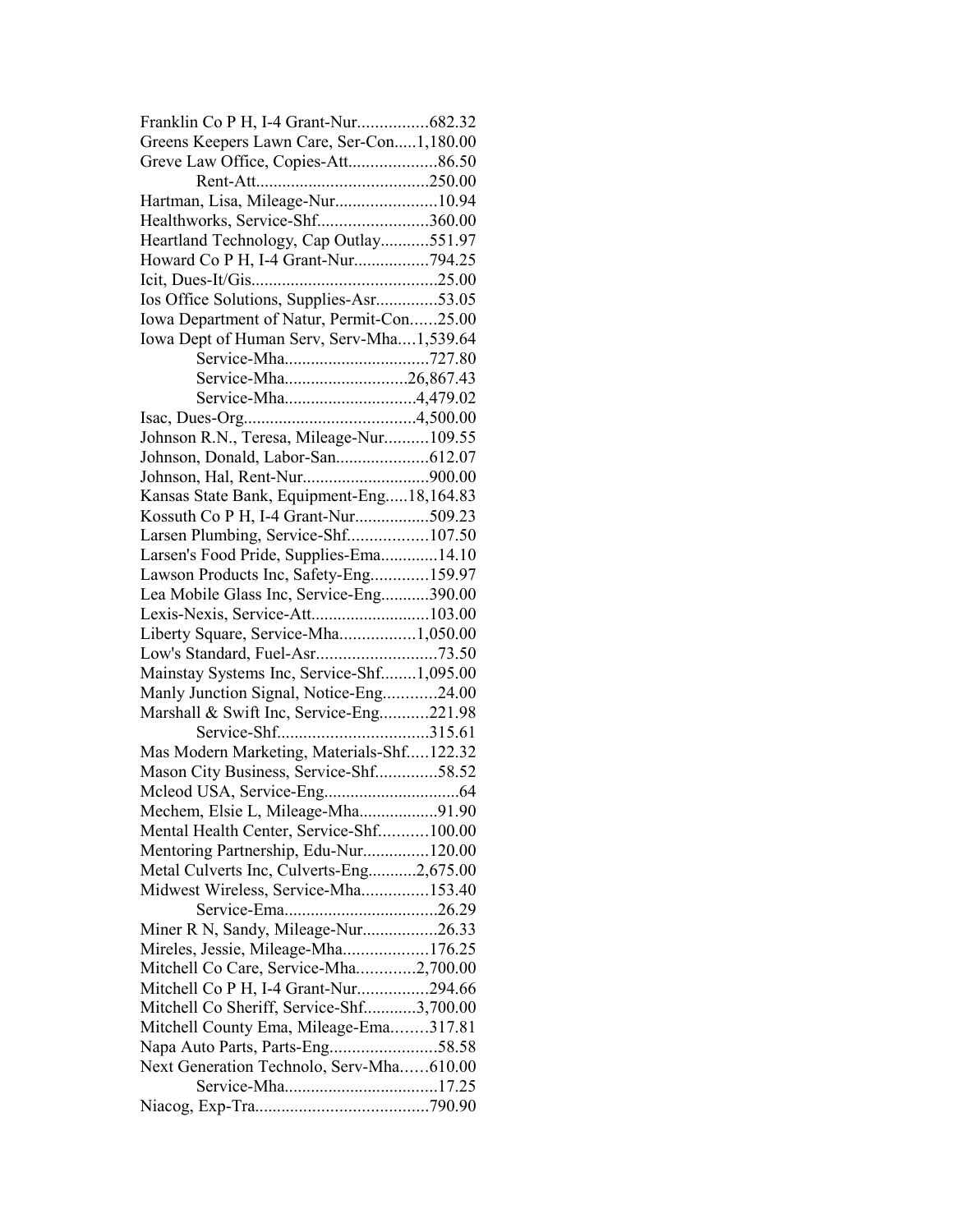| North Iowa Vocational, Service-Mha2,151.24  |  |
|---------------------------------------------|--|
| Northwood Anchor, Service-Shf57.20          |  |
|                                             |  |
|                                             |  |
|                                             |  |
| Northwood Lumber Co, Supplies-Ema49.24      |  |
| Northwood Motor Co, Service-Tra181.55       |  |
|                                             |  |
| Northwood True Value, Supplies-Nur46.05     |  |
|                                             |  |
|                                             |  |
| Northwood Welding, Service-Eng341.70        |  |
| Northwoods State Bank, Expense-Shf102.22    |  |
|                                             |  |
| Palo Alto Co P H, I-4 Grant-Nur712.71       |  |
| Parks, Kristie, Mileage-Nur47.79            |  |
| Patterson, John, Damages-Eng100.00          |  |
| Prazak, Edie, Mileage-Hha13.77              |  |
| Qualification Targets, Supplies-Shf71.62    |  |
| Quam, Wyatt, Labor-Shf58.50                 |  |
|                                             |  |
|                                             |  |
|                                             |  |
|                                             |  |
|                                             |  |
| Randall Transit Mix, Rock-Eng9.28           |  |
| Reserve Account, Postage-Trs2,000.00        |  |
| Secretary of State, Dues-Shf120.00          |  |
| Senne, Helen, Mileage-Trs137.50             |  |
|                                             |  |
| Staples Credit Plan, Supplies-Nur172.90     |  |
| The Sidwell Company, Gis-Cap18,849.00       |  |
| Thomas Properties, Rent-Nur200.00           |  |
| Tilson, Phyllis M, Meeting-Aud25.50         |  |
| Toft, Marcia, Mileage-Hha59.74              |  |
|                                             |  |
| Treasurer, State of Iowa, Service-Chm525.00 |  |
| Service-Mha17,736.36                        |  |
| Triple T Enterprises Inc, Service-Att10.95  |  |
| Ver Helst Snyder Drug, Supplies-Shf569.22   |  |
|                                             |  |
|                                             |  |
|                                             |  |
|                                             |  |
|                                             |  |
|                                             |  |
|                                             |  |
| Waste Management, Service-Eng85.50          |  |
|                                             |  |
| Winnebago Co Auditor, Rent-Soc1,600.00      |  |
|                                             |  |
|                                             |  |